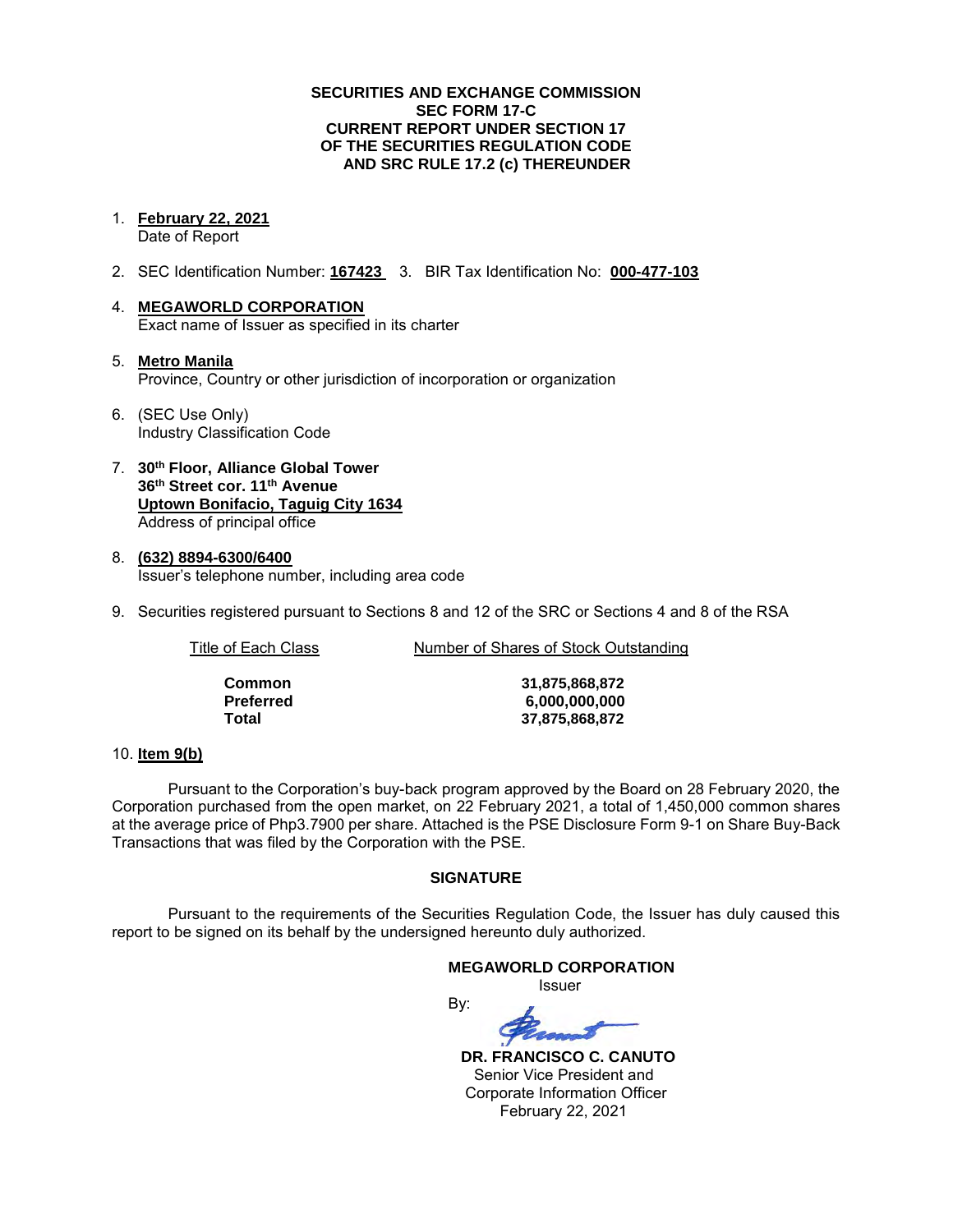## **SECURITIES AND EXCHANGE COMMISSION SEC FORM 17-C**

## **CURRENT REPORT UNDER SECTION 17 OF THE SECURITIES REGULATION CODE AND SRC RULE 17.2(c) THEREUNDER**

| 1. Date of Report (Date of earliest event reported)<br>Feb 22, 2021                                                                                                    |                                                                                                   |  |  |  |
|------------------------------------------------------------------------------------------------------------------------------------------------------------------------|---------------------------------------------------------------------------------------------------|--|--|--|
| 2. SEC Identification Number                                                                                                                                           |                                                                                                   |  |  |  |
| 167423                                                                                                                                                                 |                                                                                                   |  |  |  |
| 3. BIR Tax Identification No.                                                                                                                                          |                                                                                                   |  |  |  |
| 000-477-103                                                                                                                                                            |                                                                                                   |  |  |  |
| 4. Exact name of issuer as specified in its charter                                                                                                                    |                                                                                                   |  |  |  |
| <b>MEGAWORLD CORPORATION</b>                                                                                                                                           |                                                                                                   |  |  |  |
| 5. Province, country or other jurisdiction of incorporation                                                                                                            |                                                                                                   |  |  |  |
| <b>Metro Manila</b>                                                                                                                                                    |                                                                                                   |  |  |  |
| 6. Industry Classification Code(SEC Use Only)                                                                                                                          |                                                                                                   |  |  |  |
| 7. Address of principal office<br>30th Floor, Alliance Global Tower 36th Street cor. 11th Avenue Uptown Bonifacio,<br><b>Taguig City</b><br><b>Postal Code</b><br>1634 |                                                                                                   |  |  |  |
| 8. Issuer's telephone number, including area code                                                                                                                      |                                                                                                   |  |  |  |
| (632) 8894-6300/6400<br>9. Former name or former address, if changed since last report                                                                                 |                                                                                                   |  |  |  |
| N/A                                                                                                                                                                    |                                                                                                   |  |  |  |
|                                                                                                                                                                        | 10. Securities registered pursuant to Sections 8 and 12 of the SRC or Sections 4 and 8 of the RSA |  |  |  |
| <b>Title of Each Class</b>                                                                                                                                             | Number of Shares of Common Stock Outstanding and Amount of Debt Outstanding                       |  |  |  |
| Common                                                                                                                                                                 | 31,875,868,872                                                                                    |  |  |  |
| Preferred                                                                                                                                                              | 6,000,000,000                                                                                     |  |  |  |
| 11. Indicate the item numbers reported herein                                                                                                                          |                                                                                                   |  |  |  |
| Item $9(b)$                                                                                                                                                            |                                                                                                   |  |  |  |

The Exchange does not warrant and holds no responsibility for the veracity of the facts and representations contained in all corporate disclosures, including financial reports. All data contained herein are prepared and submitted by the disclosing party to the Exchange, and are disseminated solely for purposes of information. Any questions on the data contained herein should be addressed directly to the Corporate Information Officer of the disclosing party.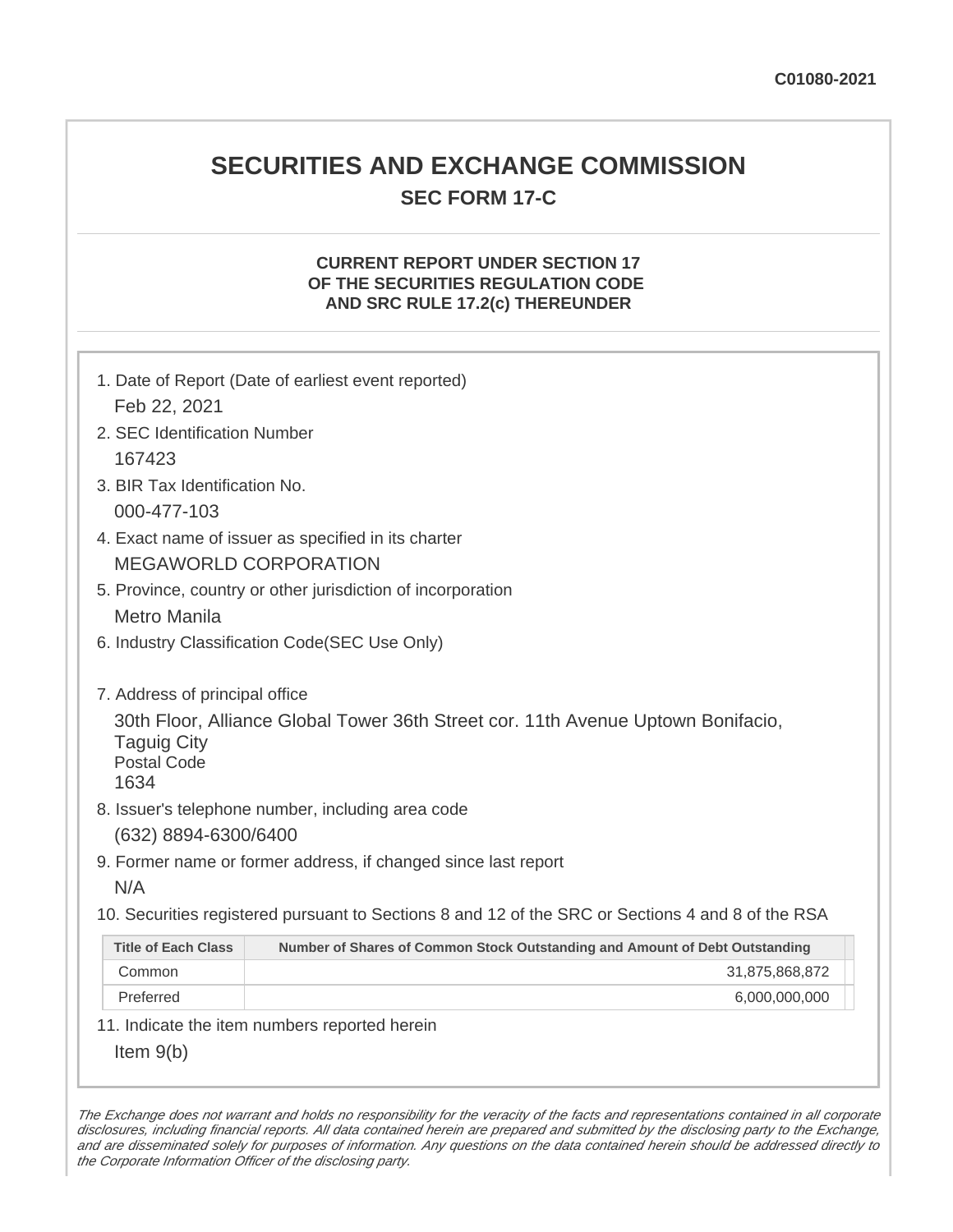

# **Megaworld Corporation MEG**

## **PSE Disclosure Form 9-1 - Share Buy-Back Transactions References: Section 9 of the Revised Disclosure Rules**

**Subject of the Disclosure**

Share Buy-Back Transactions

**Background/Description of the Disclosure**

Pursuant to the Corporation's buy-back program approved by the Board on 28 February 2020, the Corporation purchased from the open market, on 22 February 2021, a total of 1,450,000 common shares at the average price of Php3.7900 per share.

## **Type of Securities**

- **☑** Common
- □ Preferred N/A
- D Others N/A

### **Details of Share Buy-Back Transaction(s)**

| Date of Transaction | Number of Shares Purchased | <b>Price Per Share</b> |
|---------------------|----------------------------|------------------------|
| Feb 22, 2021        | 1,450,000                  | .7900                  |
|                     | 1.450.000                  |                        |

### **Effects on Number of Shares**

|                           | <b>Before</b>  | After          |
|---------------------------|----------------|----------------|
| <b>Outstanding Shares</b> | 31,877,318,872 | 31,875,868,872 |
| <b>Treasury Shares</b>    | 493,547,000    | 494,997,000    |

| <b>Cumulative Number of</b><br><b>Shares Purchased to</b><br>Date <sup>1</sup> | 365,077,000         |
|--------------------------------------------------------------------------------|---------------------|
| <b>Total Amount</b><br><b>Appropriated for the</b><br><b>Buy-Back Program</b>  | Php5,000,000,000.00 |